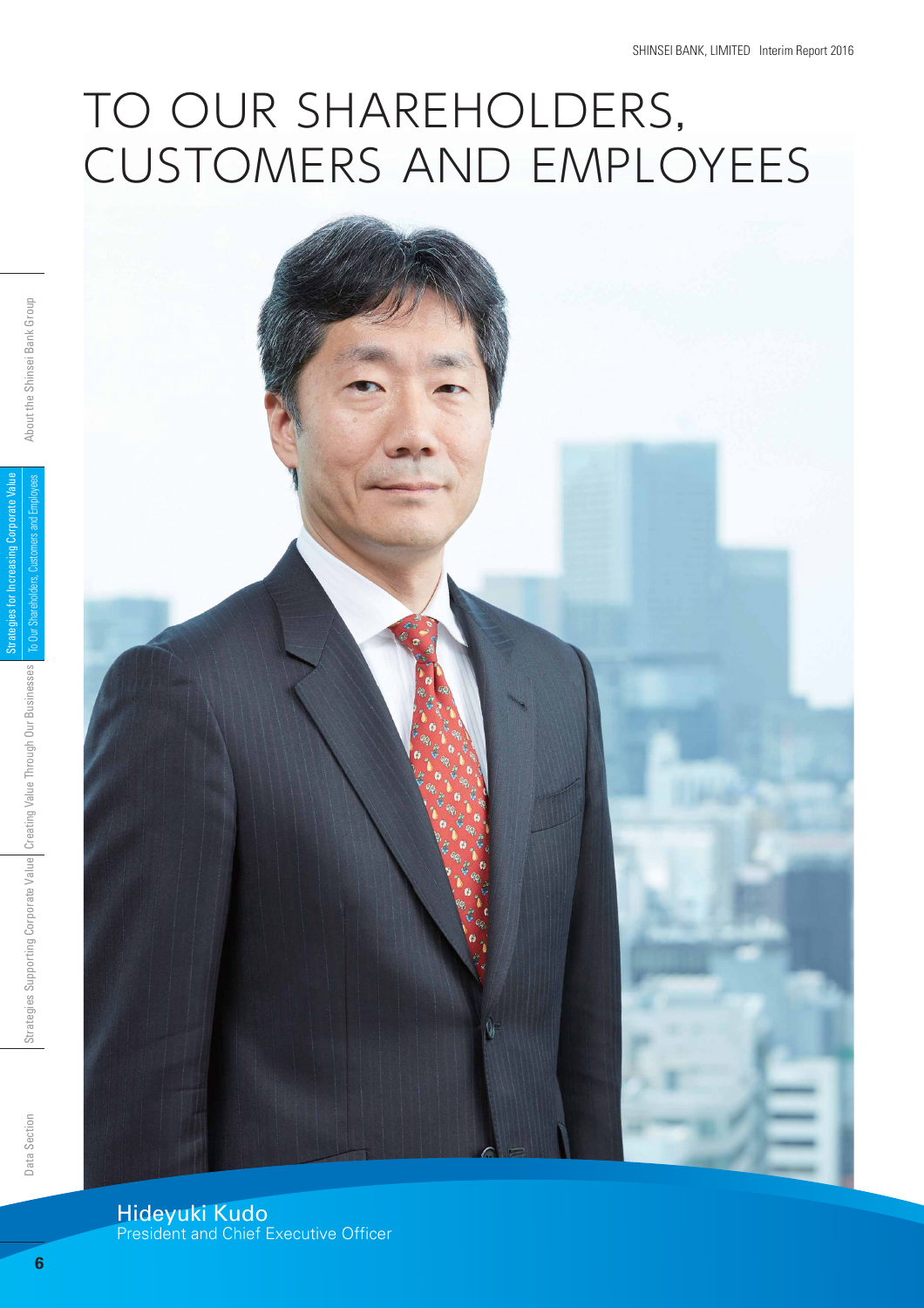SHINSEI BANK, LIMITED Interim Report 2016

Through the pursuit of our "medium- to long-term vision" we created in 2016, Shinsei Bank is currently engaging in efforts to establish itself as a unique presence within the Japanese financial services industry through the customercentric integration of the customer bases and financial functions of the Shinsei Bank Group companies. In addition, through the development and provision of cutting edge products and services as well as achieving unprecedented levels of productivity and efficiency through the undertaking of improvements and reforms on a Group-wide basis.

In keeping with this vision, within the Third Medium-Term Management Plan that was started in fiscal year 2016, the Shinsei Bank Group has undertaken a "selection and concentration" approach that proactively allocates management resources to areas with market growth potential and in which the Group possesses competitive strengths. In the first half of fiscal year 2016, in unsecured personal loans, a growth area in the Individual Business, we have seen improvements in both the number of new customer acquisitions and the approval rate of Shinsei Bank Card Loan—Lake in comparison to the previous second half and our operating asset balance has grown steadily. In structured finance, a growth area in the Institutional Business, while our overall operating asset balance has declined as a result of fluctuations in foreign exchange rates, early repayments of some existing assets and our dynamic efforts in distributing a portion of related assets, we have also successfully accumulated high quality operating assets through continued efforts in our unique and diversified real estate finance business as well as collaborative efforts in renewable energy project financing together with overseas sponsors and regional financial institutions. In the strategic initiative areas of settlements and SME and small business solutions, the Group has commenced the provision of settlement agent services in Japan for WeChat Pay, a China-based mobile payment service, through APLUS FINANCIAL, in addition to having launched a vendor leasing service which integrates the capabilities of APLUS FINANCIAL and Showa Leasing. With these steps and others, the Shinsei Bank Group is intensifying its efforts to successfully integrate its Group companies in a manner which fully utilizes our customer bases, financial functions and services.

Regarding the Bank's business performance in the first half of fiscal year 2016, consolidated net income totaled ¥24.9 billion, a ¥12.5 billion year-on-year decline which was primarily the result of the non-recurrence of the major credit recoveries which were recorded in the Institutional Business in the previous first half. At the same time, our progression toward our fiscal year 2016 full year net income forecast of ¥52.0 billion stood at 48%. While we observed reductions in our markets related revenues, including those related to the sale of asset management products in our Individual Business, due to the market turmoil caused by the introduction of the Bank of Japan's negative interest rate policy, our core businesses, including the growth areas of unsecured personal loans and structured finance, exhibited resiliency and strength, and due in part to an increase in gains recorded on the sale of Japanese Government bonds in Treasury operations, we recorded an interim net income which is largely in line with our plan.

In regard to the financial strength of our Bank, our consolidated core capital adequacy ratio as of September 30, 2016, was 14.09%, and continues to be maintained at a level which is adequate, and our nonperforming loan ratio remains low at 0.78% as a result of our continued commitment to sound risk management.

Looking forward to the second half of fiscal year 2016, while the recording of revenues in our Treasury operations of a similar magnitude as those which were recorded in the first half will be challenging and the susceptibility of our markets related business to future changes in market trends and customer sentiment remains a concern, a recovery, albeit slight, has recently been observed in the sale of asset management products, and we are undertaking various actions in our businesses in order to achieve our full year net income target.

Please be assured that both the management and employees of the Shinsei Bank Group are firmly committed meeting the expectations of all of our stakeholders.

We hope to enjoy your continued support and guidance in the future.

December 2016

Hideyuki Kudo President and Chief Executive Officer